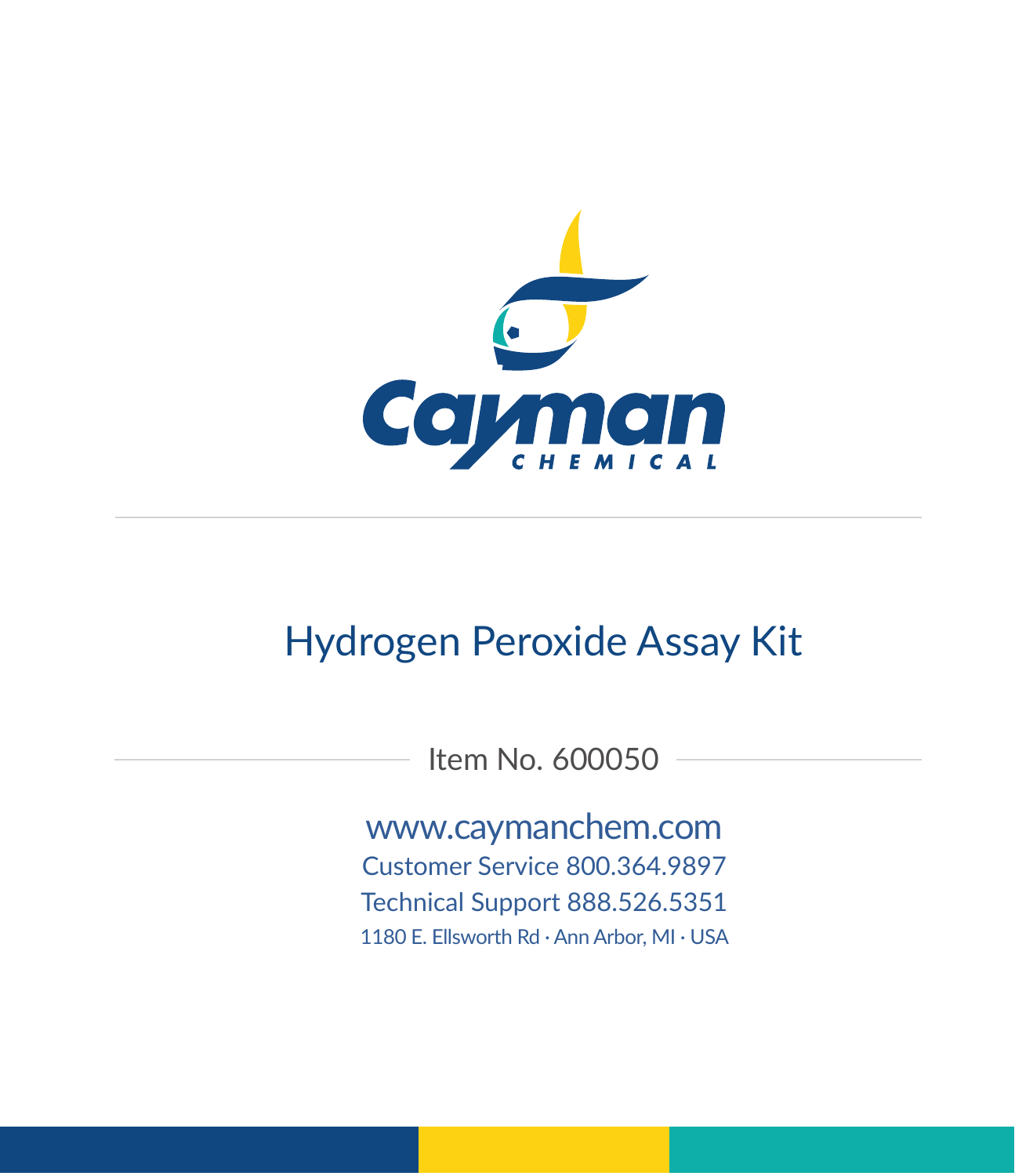### **TABLE OF CONTENTS**

| <b>GENERAL INFORMATION</b>   | 3 | <b>Materials Supplied</b>                                  | <b>Materials</b>    |  |
|------------------------------|---|------------------------------------------------------------|---------------------|--|
|                              | 4 | <b>Safety Data</b>                                         |                     |  |
|                              | 4 | <b>Precautions</b>                                         |                     |  |
|                              | 4 | If You Have Problems                                       | <b>Item</b>         |  |
|                              | 5 | <b>Storage and Stability</b>                               | <b>Number</b>       |  |
|                              | 5 | <b>Materials Needed but Not Supplied</b>                   | 10009322            |  |
| <b>INTRODUCTION</b>          | 6 | Background                                                 |                     |  |
|                              | 6 | <b>About This Assay</b>                                    | 600051              |  |
| <b>PRE-ASSAY PREPARATION</b> | 7 | <b>Reagent Preparation</b>                                 | 600052              |  |
|                              | 8 | <b>Sample Preparation</b>                                  |                     |  |
| <b>ASSAY PROTOCOL</b>        | 9 | <b>Standard Curve Preparation -</b><br><b>Fluorometric</b> | 600053              |  |
|                              |   | 10 Standard Curve Preparation -<br>Colorimetric            | 600054              |  |
|                              |   | 11 Performance the Assay                                   | If any of the       |  |
| <b>ANALYSIS</b>              |   | 12 Calculations                                            | <b>Customer Ser</b> |  |
|                              |   | 15 Performance Characteristics                             | accept any re       |  |
| <b>RESOURCES</b>             |   | 16 Troubleshooting                                         |                     |  |
|                              |   | 17 References                                              |                     |  |
|                              |   | 18 Notes                                                   |                     |  |
|                              |   | 19 Warranty and Limitation of Remedy                       |                     |  |

### **GENERAL INFORMATION**

### **Supplied**

| <b>Item</b><br><b>Number</b> | <b>Item</b>                        | 96 well<br><b>Quantity/Size</b> | 480 well<br><b>Quantity/Size</b> | <b>Storage</b>  |
|------------------------------|------------------------------------|---------------------------------|----------------------------------|-----------------|
| 10009322                     | Assay Buffer Tablet                | 1 tablet                        | 1 tablet                         | <b>RT</b>       |
| 600051                       | Hydrogen Peroxide<br>Standard      | 1 vial/100 µl                   | 1 vial/100 µl                    | $4^{\circ}$ C   |
| 600052                       | Hydrogen Peroxide<br>Detector ADHP | 1 vial/100 µl                   | 1 vial/500 µl                    | $-20^{\circ}$ C |
| 600053                       | <b>Horseradish Peroxidase</b>      | 1 vial/100 µl                   | 1 vial/500 µl                    | $-20^{\circ}$ C |
| 600054                       | Catalase                           | $1$ vial/ $2$ mg                | $1$ vial/ $10$ mg                | $-20^{\circ}$ C |

items listed above are damaged or missing, please contact our rvice department at (800) 364-9897 or (734) 971-3335. We cannot eturns without prior authorization.

> ! **WARNING:** THIS PRODUCT IS FOR RESEARCH ONLY - NOT FOR HUMAN OR VETERINARY DIAGNOSTIC OR THERAPEUTIC USE.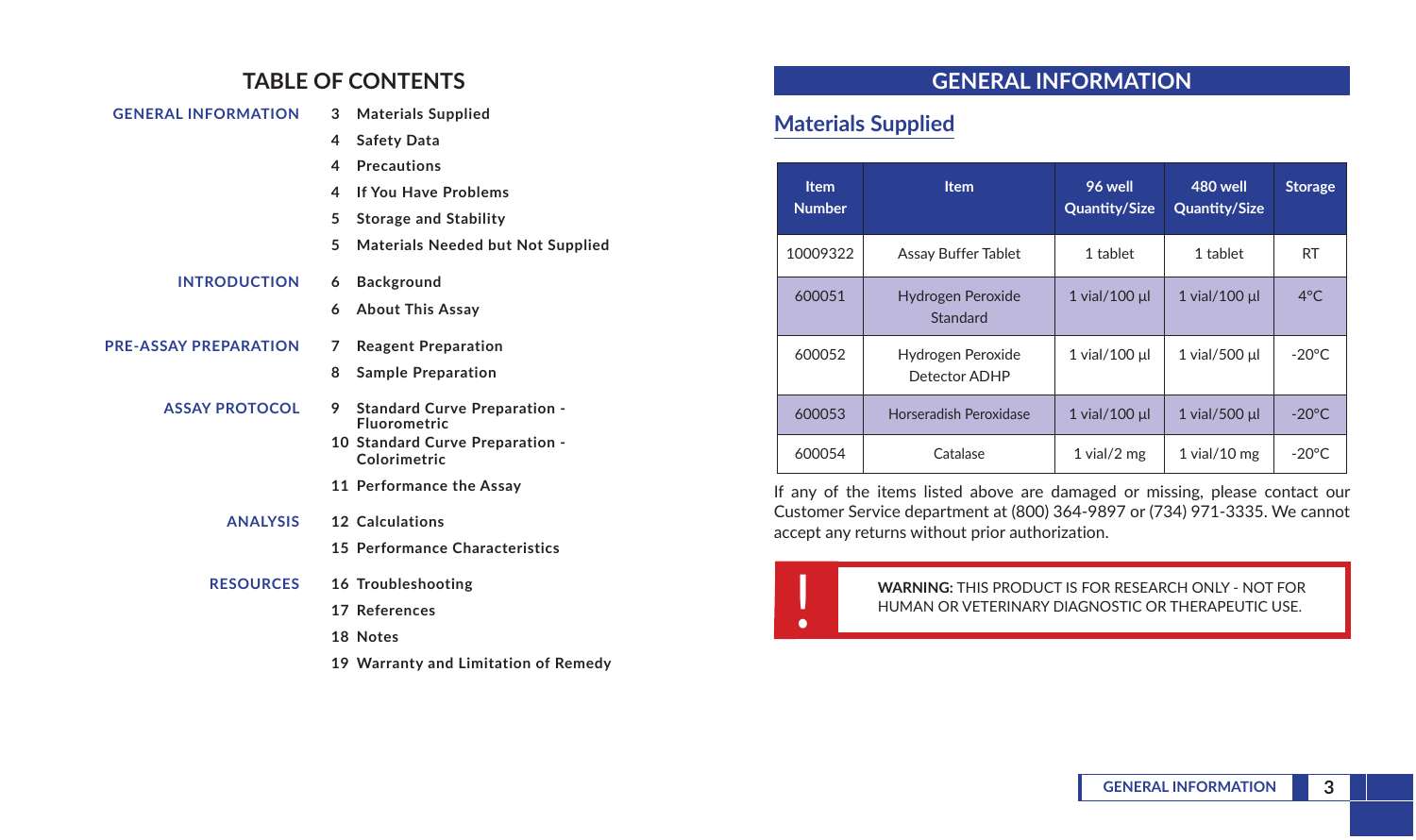## **Safety Data**

This material should be considered hazardous until further information becomes available. Do not ingest, inhale, get in eyes, on skin, or on clothing. Wash thoroughly after handling. Before use, the user must review the complete Safety Data Sheet, which has been sent *via* email to your institution.

### **Precautions**

#### **Please read these instructions carefully before beginning this assay.**

This kit may not perform as described if any reagent or procedure is replaced or modified.

## **If You Have Problems**

#### **Technical Service Contact Information**

**Phone:** 888-526-5351 (USA and Canada only) or 734-975-3888

**Email:** techserv@caymanchem.com

In order for our staff to assist you quickly and efficiently, please be ready to supply the lot number of the kit (found on the outside of the box).

## **Storage and Stability**

This kit will perform as specified if stored as directed in the **Materials Supplied** section (see page 3) and used before the expiration date indicated on the outside of the box.

### **Materials Needed But Not Supplied**

- 1. A plate reader with the ability to measure fluorescence with an excitation wavelength between 530-560 nm and an emission wavelength of 590 nm or absorbance at 570 nm.
- 2. Serum-free cell culture media appropriate for the cells used.
- 3. A source of pure water; glass distilled water or deionized water is acceptable. *NOTE: UltraPure Water is available for purchase from Cayman (Item No. 400000).*
- 4. A plate shaker.
- 5. Microtiter plates for fluorometric or colorimetric assay.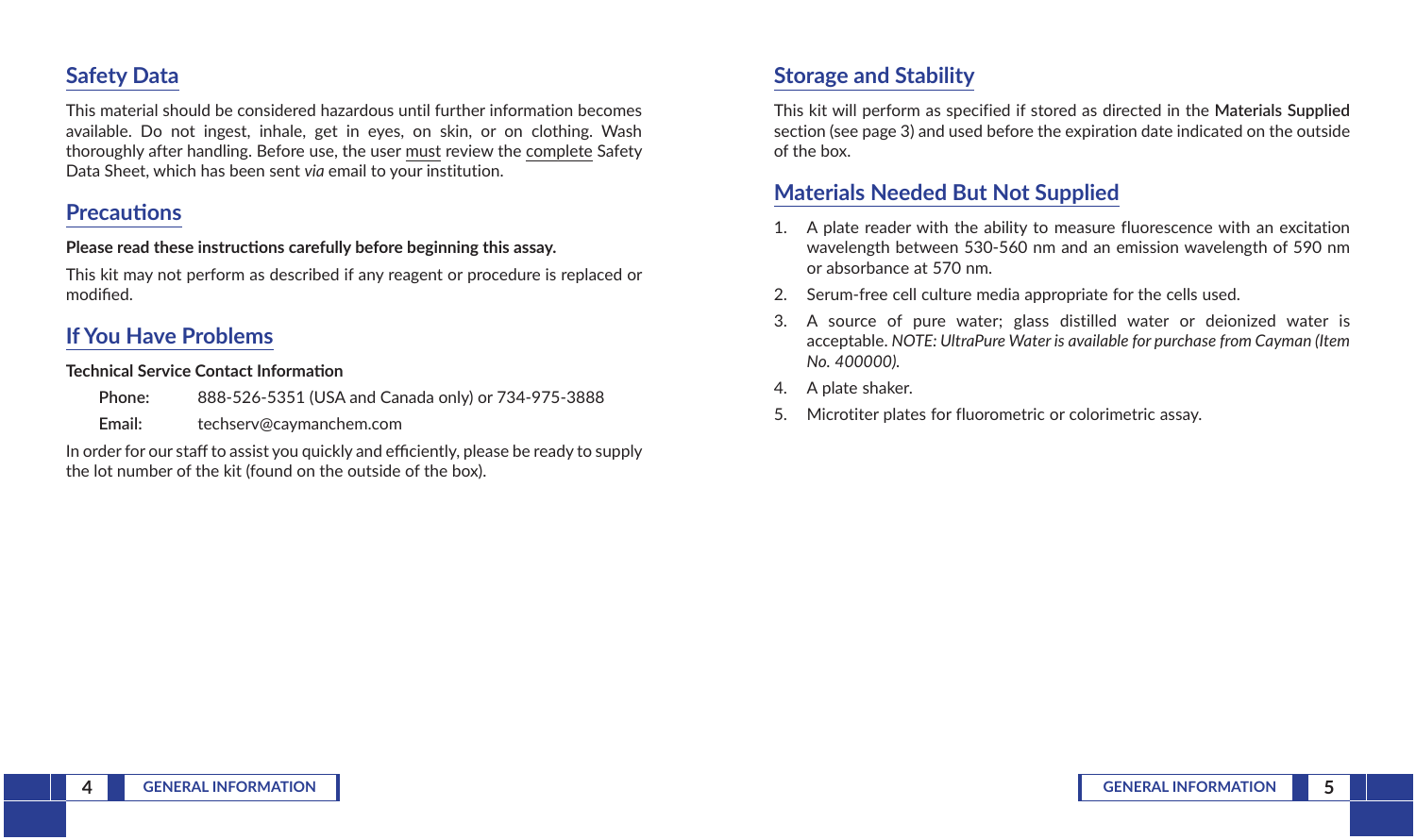### **INTRODUCTION**

## **Background**

Hydrogen peroxide (H<sub>2</sub>O<sub>2</sub>) is a major reactive oxygen species (ROS) with roles in redox signaling and oxidative stress.<sup>1,2</sup> It is produced during numerous cellular processes including respiration, protein folding, peroxisome activity, and oxidase catalysis. Localized and controlled generation of  $H_2O_2$  occurs in response to various cell stimuli such as cytokines, neurotransmitters, and growth factors with membrane-bound NADPH oxidases regulating  $H_2O_2$  flux.<sup>1</sup> H<sub>2</sub>O<sub>2</sub> acts as a signaling molecule or induces oxidative damage and stress depending on its local concentration and the kinetics of its production and elimination, the latter of which is catalyzed primarily by catalases and peroxidases.  $H_2O_2$  is also produced during neutrophil-mediated microorganism phagocytosis, whereby NADPH oxidase produces intraphagosomal superoxide, which is further dismutated by superoxide dismutase (SOD) into  $H_2O_2.^3$  This extracellular  $H_2O_2$  induces bacterial oxidative damage and is also converted to hypochlorous acid, which is more highly reactive, by myeloperoxidase (MPO), which induces microorganism death.

## **About This Assay**

Cayman's Hydrogen Peroxide Assay Kit provides a simple method for the sensitive quantitation of extracellular  $H_2O_2$  produced by cultured cells.  $H_2O_2$  is detected using ADHP (10-acetyl-3,7-dihydroxyphenoxazine), a highly sensitive and stable probe for  $H_2O_2$ .<sup>4</sup> In a horseradish peroxidase catalyzed reaction, ADHP reacts with  $H_2O_2$  with a 1:1 stoichiometry to produce highly fluorescent resorufin.<sup>5</sup> Resorufin fluorescence can be read using an excitation wavelength between 530-560 nm and an emission wavelength of 590 nm. Alternatively, the absorbance of resorufin can be measured at 570 nm. Catalase, an  $H_2O_2$  scavenger, is included in the kit to check specificity of the assay. Reactive oxygen species (ROS), such as  $H<sub>2</sub>O<sub>2</sub>$  and superoxide are generated by phagocytes and participate in damaging invading miccroorganisms or other biologic targets.<sup>6</sup> This kit provides a valuable method for immunologists to assess the capacity of immune cell killing using ROS.

### **PRE-ASSAY PREPARATION**

## **Reagent Preparation**

#### **1. Assay Buffer Preparation**

Dissolve the Assay Buffer Tablet (Item No. 10009322) in 100 ml of pure water. This assay buffer should be stable for approximately one year at room temperature.

#### 2. **H<sub>2</sub>O<sub>2</sub>** Standard/Positive Control Preparation

Due to the instability of  $H_2O_2$ , it is recommended that the concentration of the  $H_2O_2$  Standard (Item No. 600051) be assessed prior to use. To measure the  $H_2O_2$  Standard concentration, dilute the  $H_2O_2$  Standard 1:1,000 in pure water and read the absorbance at 240 nm in a quartz cuvette.

The concentration (M) is equivalent to the absorbance multiplied by the dilution factor and divided by 43.6. This stock can then be diluted to 1 mM using the assay buffer to provide a working stock to begin your standard curve.

If a quantitative measurement is not required, assume the standard is approximately 8.8 M. For standard curve preparation, follow instructions on page 9 for fluorimetric assay and page 10 for colorimetric assay.

#### **3. Catalase Solution Preparation**

Reconstitute the Catalase (Item No. 600054) in assay buffer as follows: 2 mg vial (96-well kit) in 500 µl, or 10 mg vial (480-well kit) in 2.5 ml and keep on ice. If all of the reconstituted catalase will not be used at one time, aliquot and store at -20°C where it should be stable for at least one month.

#### **4. Enzyme Reaction Solution Preparation**

To make 1 ml of enzyme reaction solution, sufficient for use on one 96-well plate, add 100 µl of Hydrogen Peroxide Detector ADHP (Item No. 600052) and 100 µl Horseradish Peroxidase (Item No. 600053) to 800 µl of assay buffer. This enzyme reaction solution is stable for up to one hour when kept on ice. Aliquot the 480-well vial into smaller aliquots and store at -20°C, limiting freeze-thaw cycles.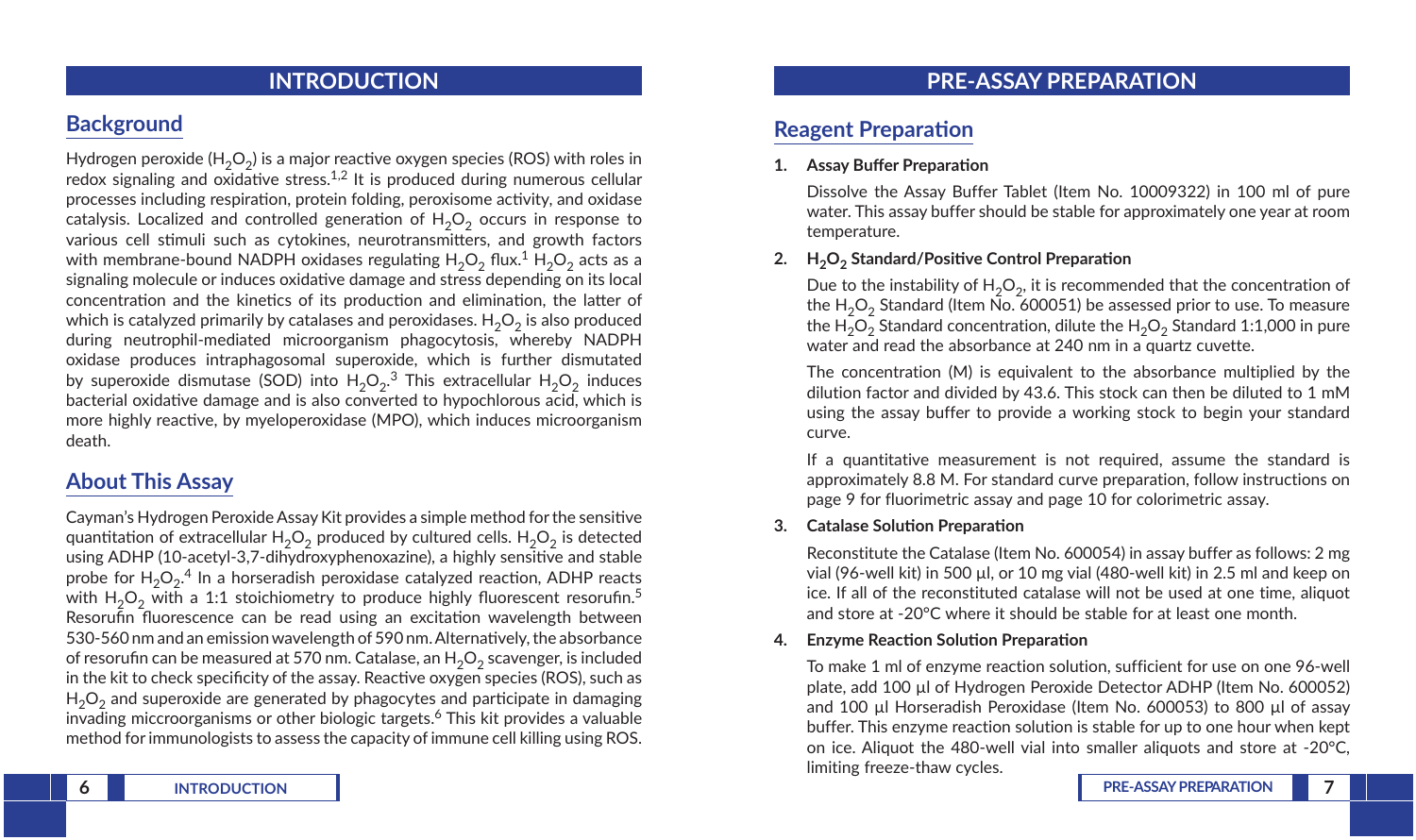### **Sample Preparation**

- 1. Seed cells in a 96-well plate at a density of  $10^{4}$ - $10^{5}$  cells/well in 100  $\mu$ l of serum-free culture medium. If desired, compounds or vehicle controls can be added to the 100 µl of culture medium. Control wells should be included which contain medium and experimental compounds but no cells. Include extra wells for catalase controls to determine assay specificity. We recommend that each treatment be performed in triplicate.
- 2. Culture the cells at 37°C for 24-48 hours, or for a period of time according to a user determined experimental protocol. Centrifuge the 96-well tissue culture plate at 400 x g for five minutes and collect the supernatant.

### **ASSAY PROTOCOL**

## **Standard Curve Preparation - Fluorometric**

Label eight test tubes A through H. Aliquot 990 µl of assay buffer into tube A and 500 µl into tubes B-H. Transfer 10 µl of the 1 mM stock  $H_2O_2$  into tube A and mix throughly. Serially dilute the standard by removing 500 ul from tube A and place into tube B; mix throughly. Repeat this procedure for tube tube B to tube G. Do not add any standard to tube H. The final concentration of the standard tubes are 10, 5, 2.5, 1.25, 0.625, 0.313, 0.156, and 0 µM, respectively.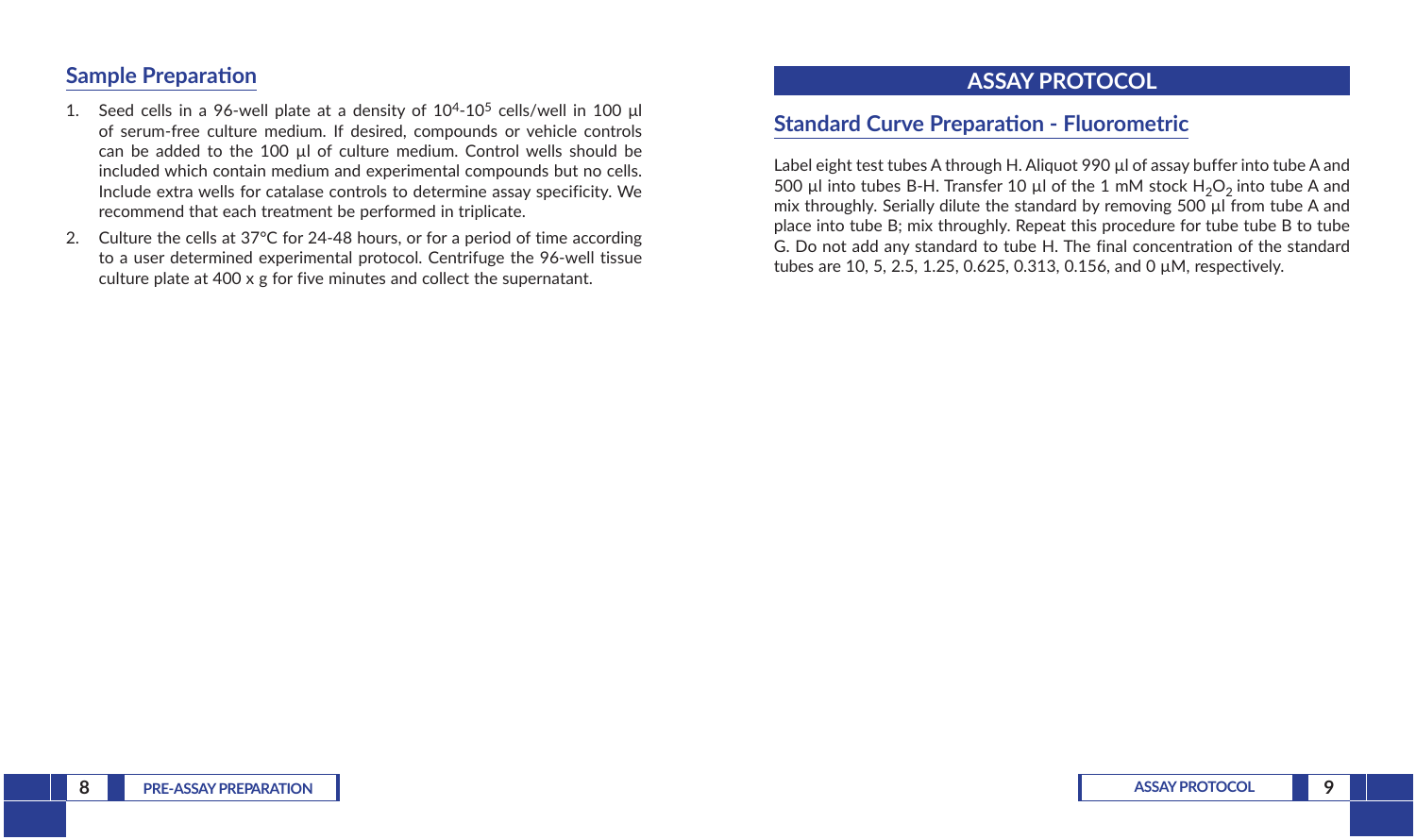## **Standard Curve Preparation - Colorimetric**

Label eight test tubes A-H. Add the amount of 1 mM stock  $H_2O_2$  and assay buffer to each tube as described in Table 1.

| <b>Tube</b> | 1mM $H_2O_2(\mu I)$ | Assay Buffer (µl) | <b>Final Concentration</b><br>$(\mu M)$ |
|-------------|---------------------|-------------------|-----------------------------------------|
| Α           | 80                  | 920               | 80                                      |
| B           | 60                  | 940               | 60                                      |
| $\mathsf C$ | 40                  | 960               | 40                                      |
| D           | 20                  | 980               | 20                                      |
| E           | 10                  | 990               | 10                                      |
| F           | 5                   | 995               | 5                                       |
| G           | 2.5                 | 997.5             | 2.5                                     |
| H           | 0                   | 1,000             | $\overline{0}$                          |

Table 1. Preparation of the H<sub>2</sub>O<sub>2</sub> standards - colorimetric

## **Performing the Assay**

- 1. Transfer 80 μl of each standard from tubes A-H prepared earlier to the standard wells on the 96-well assay plate.
- 2. Transfer 80 μl of supernatant from each well of cultured cells to the corresponding wells on the 96-well assay plate.
- 3. Add 10 μl of assay buffer to the sample activity wells or 10 μl of catalase solution to the assay specificity wells.
- 4. Add 10 µl of the enzyme reaction solution to each well and incubate plate on a shaker for 5 minutes.
- 5. Read the fluorescence using an excitation wavelength between 530-540 nm and an emission wavelength between 585-595 nm. If the colorimetric method is used, read the absorbance at 570 nm.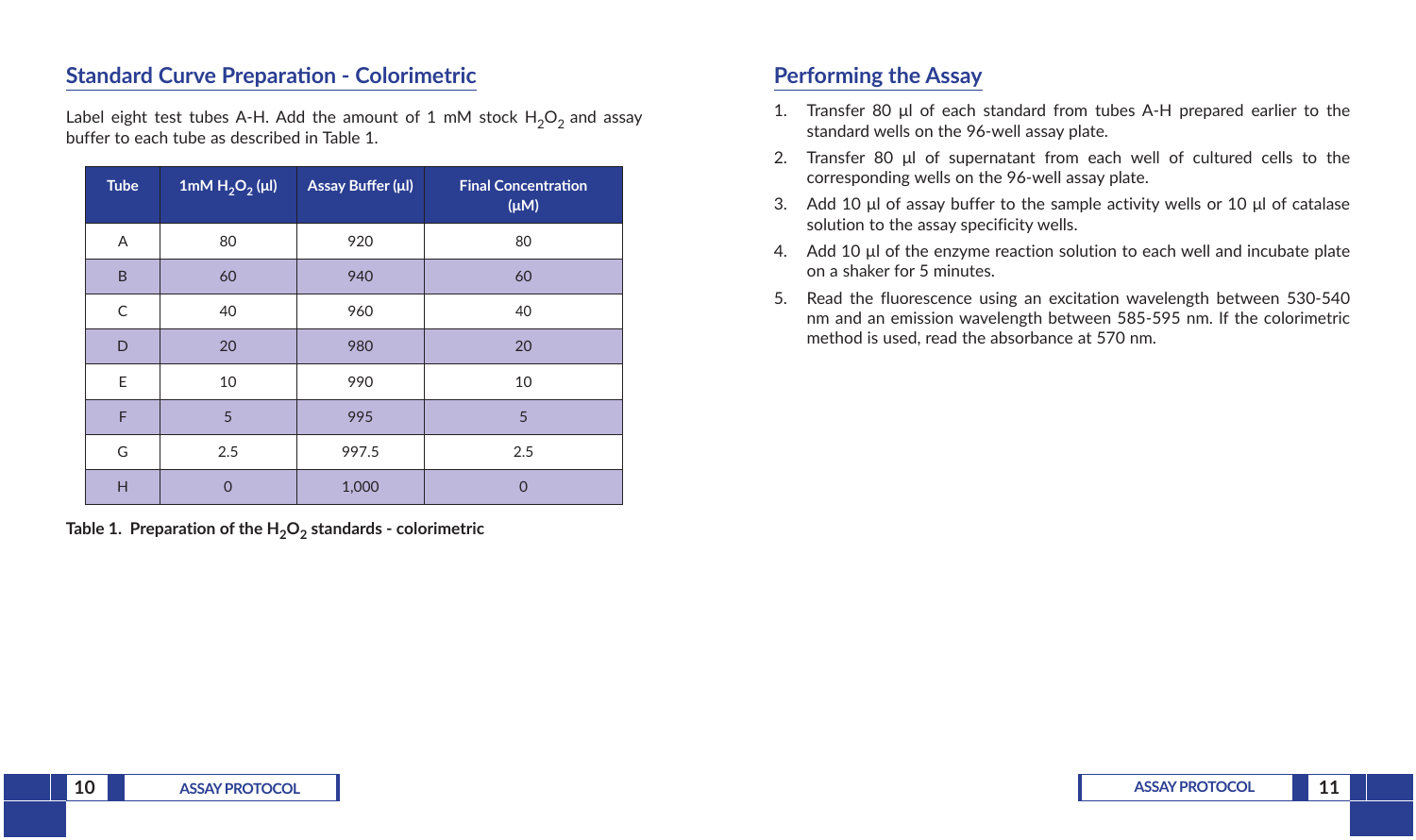### **ANALYSIS**

## **Calculations**

### **Determination of the Reaction Rate**

- 1. Calculate the average fluorescence or absorbance of each standard and sample.
- 2. Subtract the average fluorescence or absorbance of the blank (Standard H) from itself and from all other standards and samples including the catalase containing samples.
- 3. Plot the corrected fluorescence or absorbance of each standard (from step 2 above) as a function of the final  $H_2O_2$  concentration (μM). See Figures 1 (below) and 2, on page 13, for a typical standard curve.







### Figure 1. H<sub>2</sub>O<sub>2</sub> standard curve - fluorometric

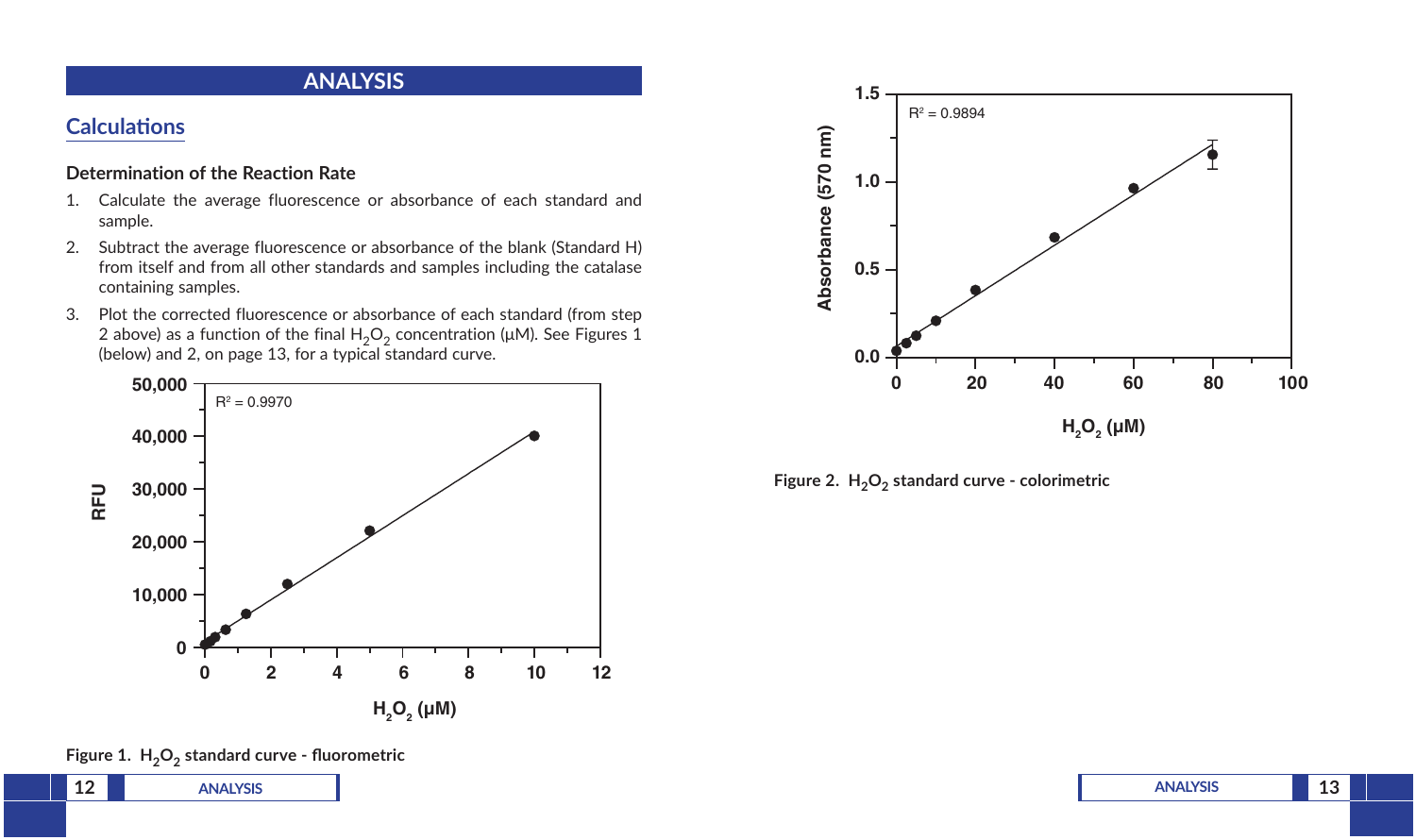- 4. Subtract the catalase sample fluorescence or absorbance from the noncatalase sample fluorescence or absorbance to yield the corrected sample signal (CS).
- 5. Calculate the  $H_2O_2$  concentration of the samples using the equation obtained from the linear regression of the standard curve:

 CS - (y-intercept)  $H_2O_2$  Concentration ( $\mu$ M) =  $\left[\begin{array}{c} CS - (y\text{-intercept}) \ \text{Slope} \end{array}\right]$  x Sample Dilution

If a high production of  $H_2O_2$  in the samples is expected, serial dilution may be required to obtain values that fall on the standard curve.

### **Performance Characteristics**

#### **Sensitivity:**

The lower limit of quantification (LLOQ) for the fluorometric assay is 0.16 µM and the lower limit of detection (LLOD) is 0.02 µM. The LLOQ for the colorimetric assay is 2.5 µM and the LLOD is 0.15 µM.



**Figure 3. IFNγ and LPS together increase H2O2 production in RAW 264.7 cells.**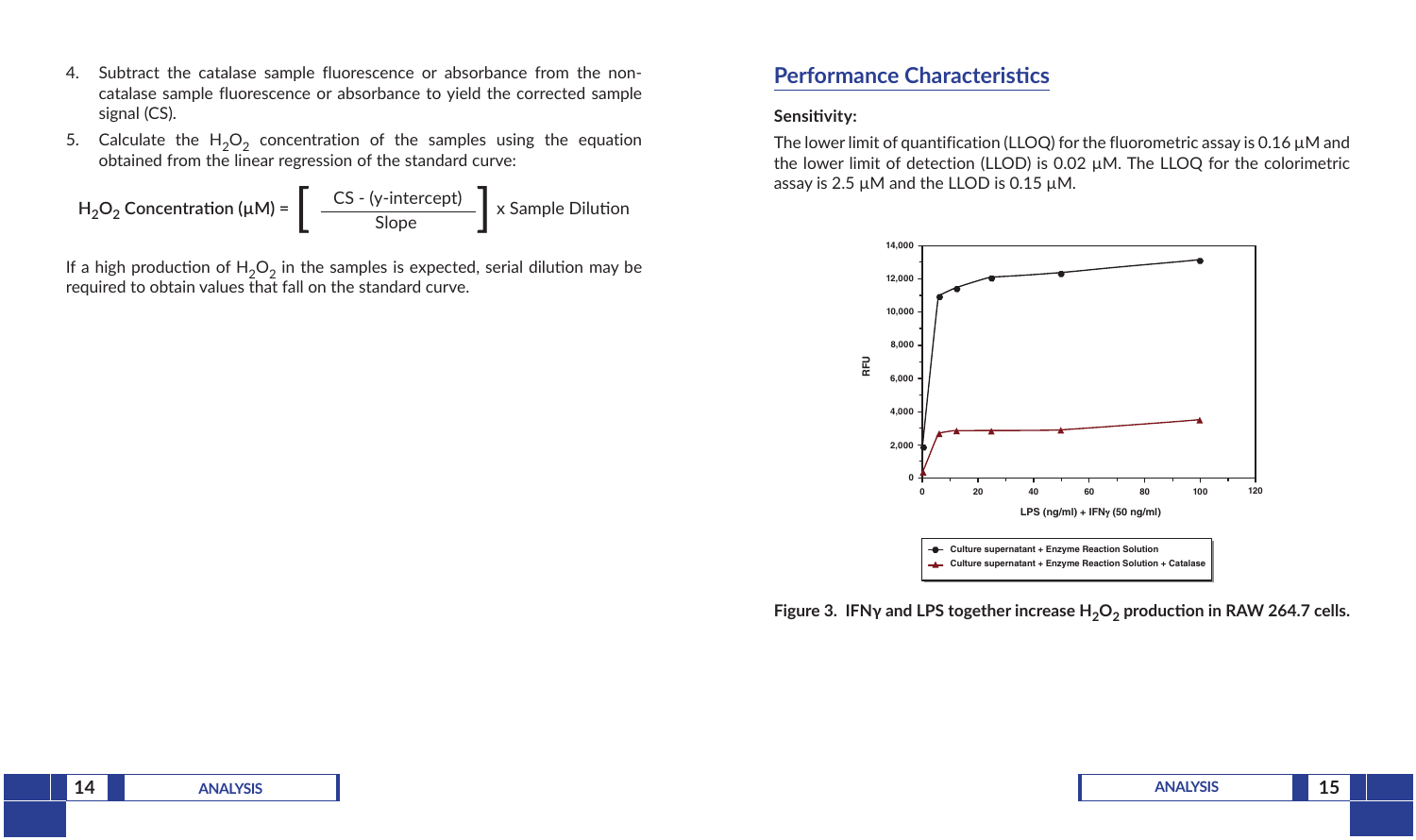### **RESOURCES**

## **Troubleshooting**

| <b>Problem</b>                                               | <b>Possible Causes</b>                                     |  |
|--------------------------------------------------------------|------------------------------------------------------------|--|
| Erratic values; dispersion of duplicates/<br>triplicates     | A. Poor<br>pipetting/technique<br>B. Bubble in the well(s) |  |
| No $H_2O_2$ was detected in the sample and<br>standard wells | Enzyme mixture was not prepared<br>correctly               |  |
| Erratic response curve of compound<br>treatments             | Unequal number of cells in each well                       |  |

### **References**

- 1. Jia, S. and Chang, C.J. A microtubule-localizing activity-based sensing fluorescent probe for imaging hydrogen peroxide in living cells. *Bioorg. Med. Chem. Lett.* **48**, 128252 (2021).
- 2. Lismont, C., Revenco, I., and Fransen, M. Peroxisomal hydrogen peroxide metabolism and signaling in health and disease. *Int. J. Mol. Sci.* **20(15)**, 3673 (2019).
- 3. Rada, B. and Leto, T.L. Oxidative innate immune defenses by Nox/Duox family NADPH oxidases. *Contrib. Microbiol.* **15**, 164-187 (2008).
- 4. Zhou, M., Diwu, Z., Panchuk-Voloshina, N., *et al.* A stable nonfluorescent derivative of resorufin for the fluorometric determination of trace hydrogen peroxide: Applications in detecting the activity of phagocyte NADPH oxidase and other oxidases. *Anal. Biochem.* **253**, 162-168 (1997).
- 5. Amundson, D.M. and Zhou, M. Fluorometric method for the enzymatic determination of cholesterol. *J. Biochem. Biophys. Meth.* **38**, 43-52 (1999).
- 6. Rosen, G.M., Pou,S., Ramos, C.L. *et al.* Free radicals and phagocytic cells. *FASEB J.* **9**, 200-209 (1995).